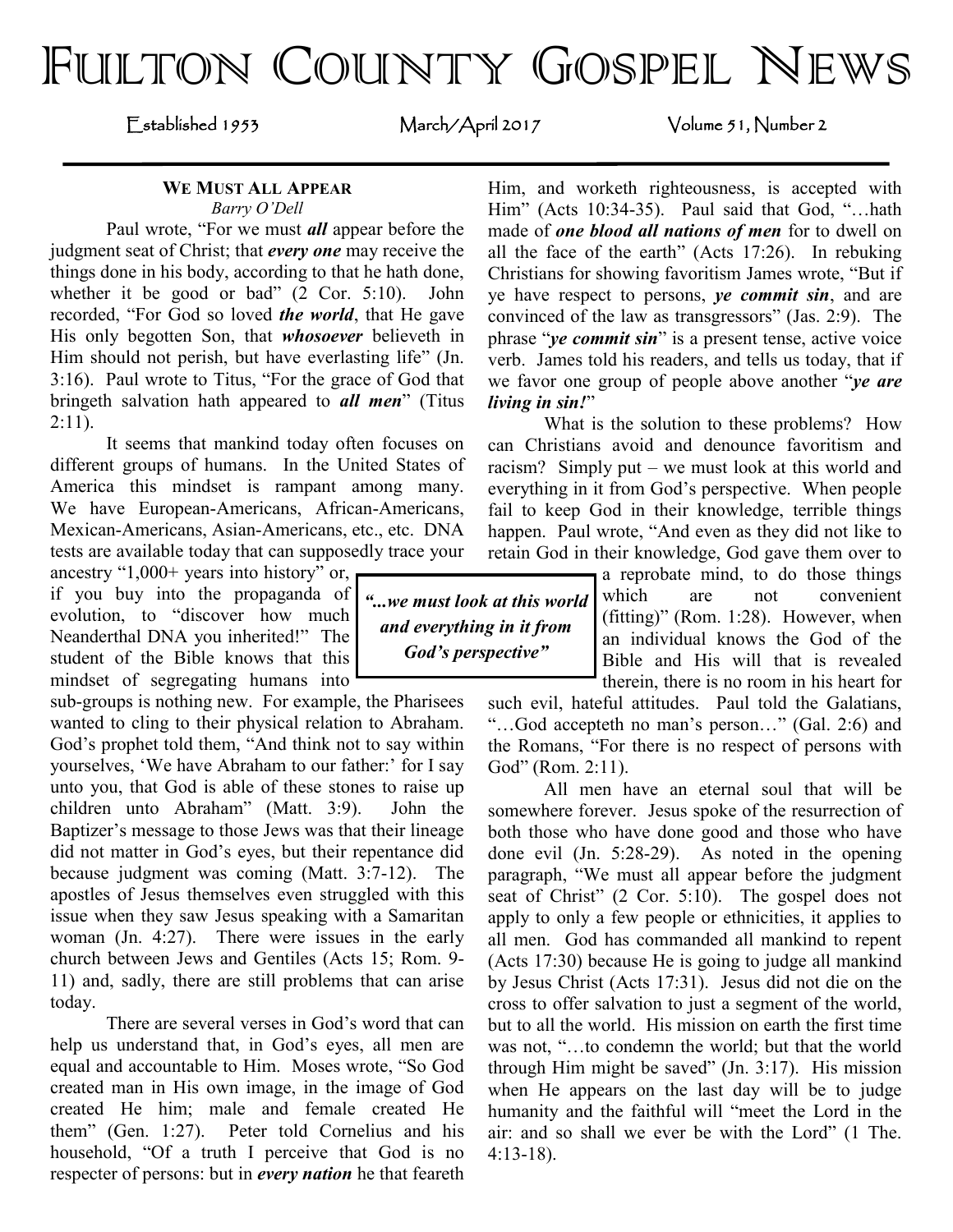# **REVERENCE IN AN IRREVERENT WORLD**

*Larry Powers*

Are the people of the world displaying irreverence toward God? Have there always been some that displayed irreverence toward God and His Word? How is it possible to display reverence in an irreverent world? Have there always been some that displayed reverence toward God and His world? These are a few questions that need to be answered to help God's people continue to display reverence in an irreverent world.

Are people of the world today exhibiting irreverence toward God? Many of the laws of the land are exposing just how irreverent people are today. When the law of the land **does not allow** the Bible to be read in public schools irreverence is being established. When the law of the land **allows** abortion, "same sex-marriage," divorce for **any** reason, gambling, etc. irreverence is expressed.

The Bible describes that many people have always shown irreverence toward God. Before the flood man was wicked and his thinking was evil continually (Gen. 6:5). The men of the cities of Sodom and Gomorrah showed their irreverence toward God by

practicing sodomy, which today is called homosexuality (Gen. 19; Jude 7). The Jewish leaders showed their irreverence toward God by crucifying the Son of God. Many people of the first century showed irreverence toward God because they did not love the truth (2 The. 2:10-12).

How is it possible today to display reverence toward God in an irreverent world? To help answer this question one must know the meaning of the word "reverence." The dictionary defines "reverence" as "respect mixed with love and awe … a sign of respect … to respect and honor a person or thing." But the important definition comes from the Bible. The word "reverence" is found thirteen times in the Bible (seven times in the Old Testament and six times in the New Testament). The word "reverence" is found for the first time in the book of Leviticus. "Ye shall keep my sabbaths, and *reverence* my sanctuary: I am the LORD" (Lev. 19:30). This word means "to fear, to venerate, religiously to reverence … to bow down the head or body in token of reverence" (Wilson's Old Testament Studies). The first time this word "reverence" is found in the New Testament is in the book of Matthew. "But last of all he sent unto them his son, saying, They will reverence my son" (Matt. 21:37). This word means "to turn about … to reverence" (Thayer). This word is translated "reverence" four times (Matt. 21:37; Mk. 12:6; Lk. 20:13; Heb. 12:9). This word is also translated "regard" (Lk. 18:2, 4), "be ashamed" (2 The. 3:14; Titus

2:8), and "shame" (1 Cor. 4:14). Therefore this word must be understood in its context. There is another word translated "reverence" in the New Testament. "Wherefore we receiving a kingdom which cannot be moved, let us have grace, whereby we may serve God acceptably with *reverence* and godly fear" (Heb. 12:28). This word means "modesty, an innate moral repugnance to a dishonorable act … the grief which a man conceives from his own imperfections considered with relation to the world taking notice of them; grief upon the sense of disesteem" (Zodhiates). This word is translated "reverence" one time (Heb. 12:28) and "shamefacedness" one time (1 Tim. 2:9). Therefore, people today can and must display their reverence toward God by the life they live.

There have always been some that revealed reverence toward God. Noah found grace in the eyes of the Lord (Gen. 6:8), thus Noah revealed his reverence toward God by doing all that God commanded him (Gen. 6:22). Abraham revealed his reverence toward God by following God's commands, leaving his homeland and following God to a new land, a land of promise (Gen. 12:1-3). Lot was called a just man and a

*"...reverence requires that a Christian walk in accordance with the word of God."*

righteous man (2 Pet. 2:7-8). Lot revealed reverence by the way he lived, even while surrounded by filthy conversation and unlawful deeds.

What kind of life displays reverence toward God in an irreverent world? The Christian life displays

reverence toward God because to become a Christian requires submission to God. One submits to God by being obedient to the Gospel of Christ. One who submits to God has been baptized for the remission of his sins and thus goes forth displaying to others that he is walking a new course, "walking in newness of life" (Rom. 6:3-4). The Hebrew writer, Paul, lets Christians know that there is a kingdom that cannot be moved (Heb. 12:28). This Kingdom is the Church for which Jesus died; which Jesus promised to build (Matt. 16:18-19); which was presented on the day of Pentecost (Acts 2), the church of Christ. Therefore to display reverence requires that a Christian walk in accordance with the Word of God. Children of God are to walk in the footsteps of the Savior (Eph. 5:1). Children of God are to walk in love (Eph. 5:2). Children of God are to walk in the light (Eph. 5:8-10). This walk of the Christian, the child of God, is to signify the whole sphere of the activities of the Christian life. A Christian's life should thus exhibit the pure, beautiful, noble, and good thus revealing reverence in an irreverent world.

*Larry preaches for the Sharon church of Christ in Sharon, TN*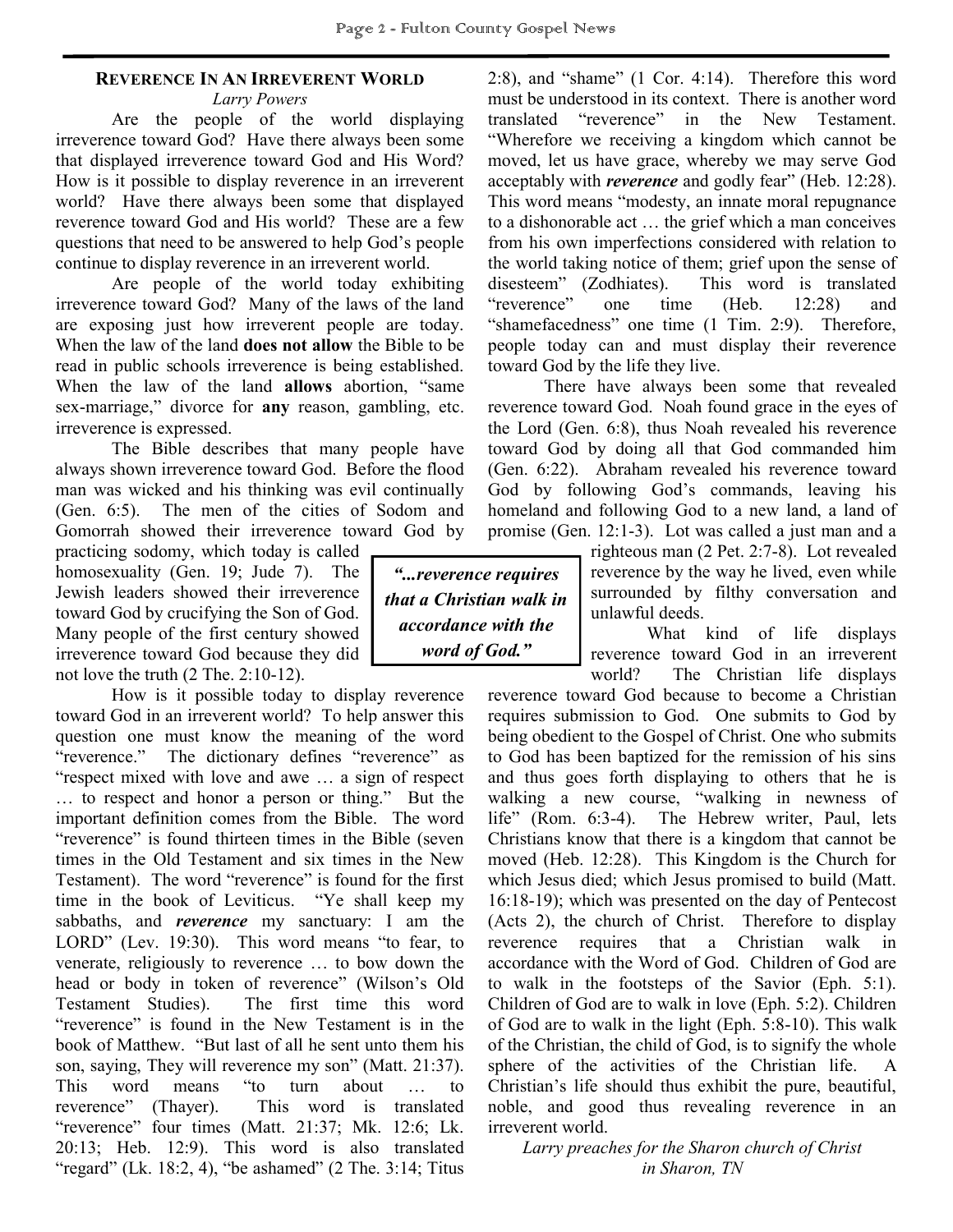#### **HE IS NOT ASHAMED TO CALL THEM BRETHREN** *Steve Vice*

In Genesis 11, because of man's pride, God confused mankind's language which gave birth to different nations. Recorded in Genesis 12, God set in motion His plan to reunite man in one kingdom through His promise to Abraham. There is an old song, written by John M McCaleb, that says, "Of one the Lord has made the race, Thro' one has come the fall; Where sin has gone must go His grace: The Gospel is for all." These words reflect Jesus' purpose in coming to this earth (Lk. 19:10).

Isaiah 2:2-3 contains four very specific points of prophecy concerning the Lord's house, the church. (1) It would be established in Jerusalem. (2) God would teach His ways. (3) People would walk in His paths— His law. And, (4) people from every nation would flow into this house. The fourth point is the purpose of this article.

In Isaiah's prophecy, the word "house" indicates family and is also a reference to the Lord's church (1 Tim. 3:15). Notice carefully Isaiah's words: "And many people shall go and say, Come ye, and let us go up

to the mountain of the LORD, to the house of the God of Jacob…" (Isa. 2:3). There is but one house. People who hear the gospel, repent, confess, and are baptized according to the Scriptures, are added to that one house by the Lord (Acts 2:47). Jesus ordered the gospel to be preached to all nations so that obedient

believers from those nations could be united in one, the same way in which He and His Father are one (Matt. 28:19; Jn. 17:20-23).

God designed the church so that people of all nations could be reconciled to Him in one body (Eph. 2:16). Notice how Paul describes the people in the body, "Now therefore ye are no more strangers and foreigners, but fellow-citizens with the saints, and of the household of God" (Eph. 2:19). Christians are no longer divided by nationality or borders. They are united in the same citizenship with the all those who have been sanctified, and they are all united in that one household of God. It makes no difference in what country a person was born because when a person is "born again" he or she becomes a citizen of the Kingdom of God (Phil. 3:20). In this kingdom there are no national borders.

*Fellow-citizen* is defined as, "a native of the same town" (Strong's Dictionary). Note carefully Galatians 3:26-29:

> For ye are all the children of God by faith in Christ Jesus. For as many of you as have been baptized into Christ have put on Christ. There is neither Jew nor

Greek, there is neither bond nor free, there is neither male nor female: for ye are all one in Christ Jesus. And if ye be Christ's, then are ye Abraham's seed, and heirs according to the promise.

There are no "American Christians" and "French Christians." All Christians are just Christians, nothing more, nothing less. Paul never said, "You Corinthian Christians…" The church at Corinth had many struggles, but Paul always spoke to them and of them with respect. He recognized them as "saints." He lovingly called them "brethren." He honored them by referring to them as "the church of God which is at Corinth" (1 Cor. 1:2, 10). The Holy Spirit inspired Paul to say, "And hath made of one blood all nations of men for to dwell on all the face of the earth" (Acts 17:26). Eve is the mother of all living (Gen. 3:20). All human beings are the descendants of Noah and his wife (Gen. 7:23). All human beings are blood relatives and cousins.

There is but one Savior, one King, and one High Priest. All Christians are washed in only one blood and are adopted into only one family. Jesus taught his disciples that they were all brethren (Matt. 23:8). After

> Jesus' resurrection, he met Mary and some ladies on the road and said to them, "Be not afraid: go tell my brethren that they go into Galilee, and there shall they see me" (Mat. 28:10). "[M]y brethren?" These imperfect men who had forsaken Him, who had cursed and denied Him, and who were hiding in fear behind closed

doors, Jesus called them "my brethren!" The writer of Hebrews penned, "For both He

who sanctifies and those who are being sanctified are all of one, for which reason He is not ashamed to call them brethren" (Heb. 2:11). The writer gives three points concerning a soul's value: (1) Each soul is worthy of the sanctifying and precious blood of Jesus Christ, (2) those who are sanctified are now one with each other, and (3) Jesus has no shame in calling them "brethren." Teaching all nations is as much a part of the Lord's church as is feeding the hungry and caring for orphans (Matt. 28:19; Gal. 6:9-10; Jas. 1:27). It is who we are. It is what we do.

God has given only one Savior, who died on the cross to bring into power only one gospel which, when obeyed, produces only Christians, who are added by the Lord to only one church. There is only one heaven wherein all the saved will rejoice with one heart, and sing praises with one voice to the glory of the one God for all eternity.

*Steve preaches for the Forest Park church of Christ in Lake City, GA*

*"...when a person is 'born again' he or she becomes a citizen of the Kingdom of God."*